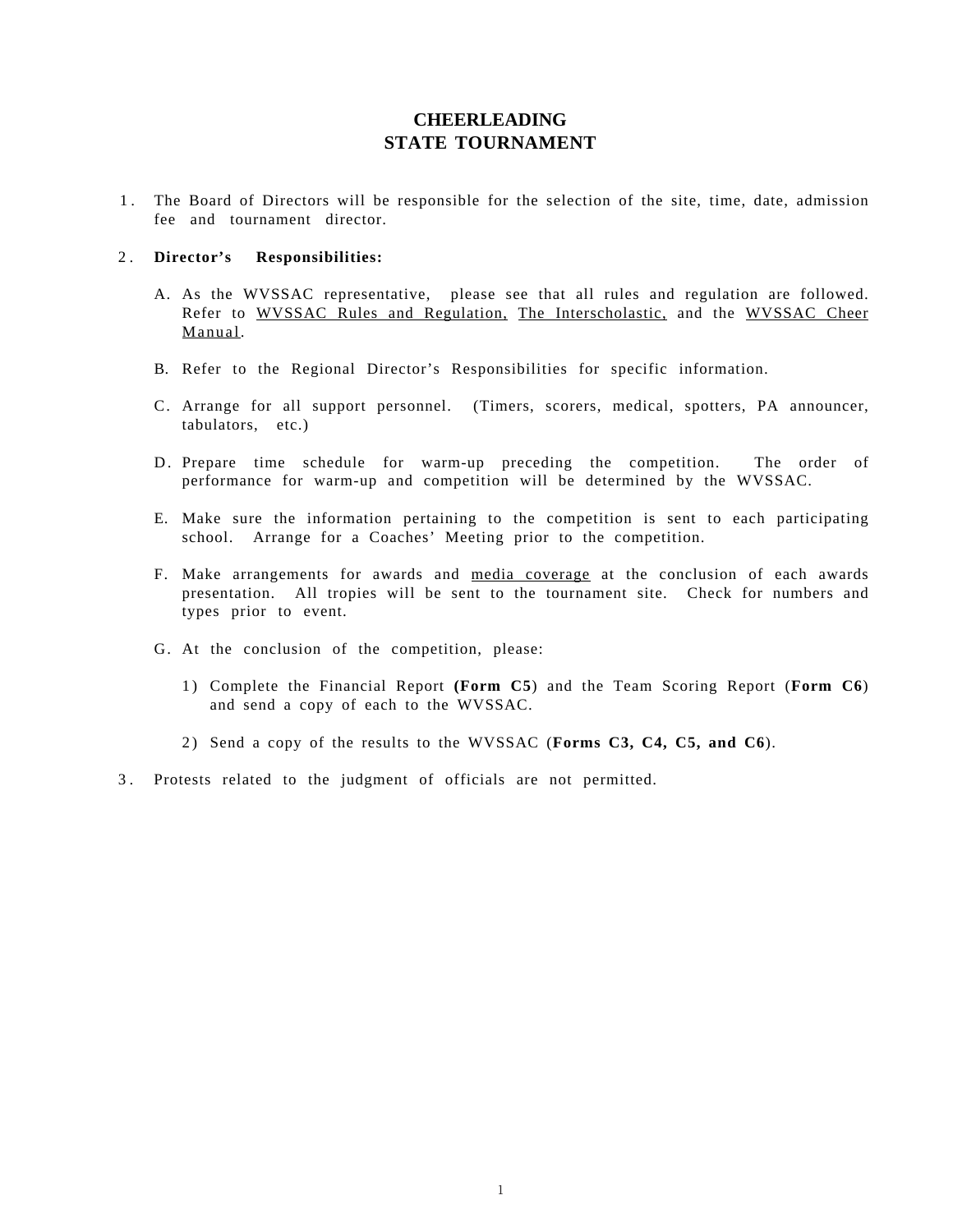### **CHEER MASTER SCORE SHEET**

|                                                                                                                                                                                                                                                  | <b>DATE</b>                                                                                                                                                                                                                                                                |
|--------------------------------------------------------------------------------------------------------------------------------------------------------------------------------------------------------------------------------------------------|----------------------------------------------------------------------------------------------------------------------------------------------------------------------------------------------------------------------------------------------------------------------------|
| <b>COMPETITION ROUTINE</b>                                                                                                                                                                                                                       |                                                                                                                                                                                                                                                                            |
| Judge 1:                                                                                                                                                                                                                                         |                                                                                                                                                                                                                                                                            |
| Judge 2:                                                                                                                                                                                                                                         | *USE ASTERISK TO INDICATE HIGHEST                                                                                                                                                                                                                                          |
| Judge 3:<br><u> The Communication of the Communication of the Communication of the Communication of the Communication of the Communication of the Communication of the Communication of the Communication of the Communication of the Commun</u> | <b>AND LOWEST SCORE</b>                                                                                                                                                                                                                                                    |
| Judge 4:                                                                                                                                                                                                                                         |                                                                                                                                                                                                                                                                            |
| Judge 5:                                                                                                                                                                                                                                         |                                                                                                                                                                                                                                                                            |
| <b>TOTAL OPEN SCORE</b>                                                                                                                                                                                                                          |                                                                                                                                                                                                                                                                            |
| <b>HIGH/LOW AVERAGE</b>                                                                                                                                                                                                                          |                                                                                                                                                                                                                                                                            |
| 1. Highest Score $*$ + Lowest Score $*$<br>2. Divide score in #1 by 2<br>3. Remaining Three Scores<br>4.<br>5<br>6. Subtotal-Numbers in Steps 2, 3, 4, 5<br><b>Safety Judge Deductions</b>                                                       | $\equiv$ . The contract of the contract of $\equiv$<br>$+$ $   -$<br>$+$ $    -$<br>$\mathcal{L}^{\mathcal{L}}(\mathcal{L}^{\mathcal{L}})$ and $\mathcal{L}^{\mathcal{L}}(\mathcal{L}^{\mathcal{L}})$ . In the contract of<br>$+$ . The contract of the contract of $\sim$ |
| <b>TOTAL SCORE</b>                                                                                                                                                                                                                               |                                                                                                                                                                                                                                                                            |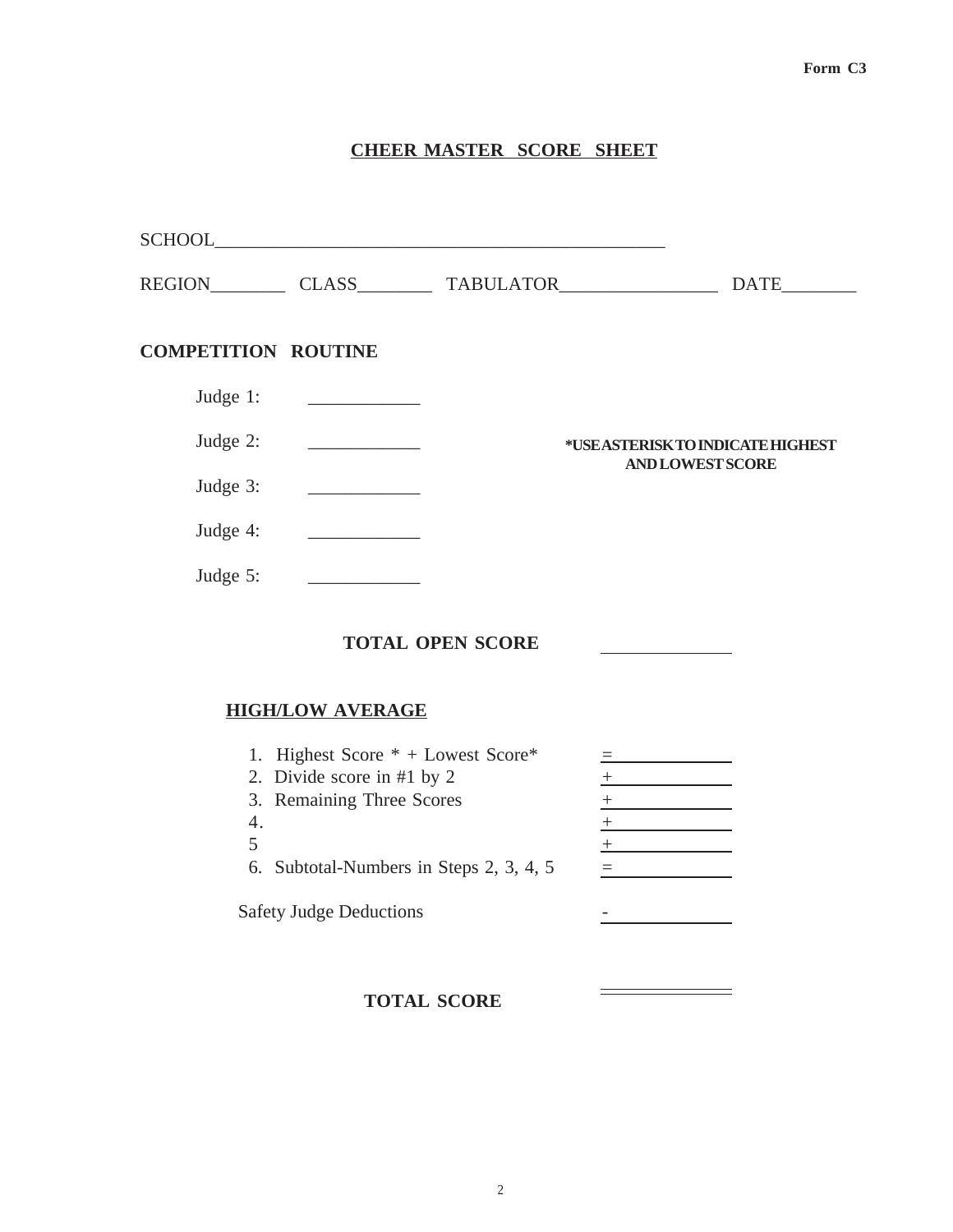## **TABULATOR CHECKLIST**

#### **TO BE COMPLETED FOR EACH SCHOOL AND RETURNED WITH CARBON COPIES**

- \_\_\_\_\_\_ Each tabulator calculated individual score sheets on a tape calculator and attached tape to score sheets.
- If judge total on any sheet was more than 2 points difference in tabulators' total, was score sheet returned to judge by SAFETY JUDGE?
- Arrange five judge sheets in order from highest score to lowest score.
- Record the five scores on MASTER SCORE SHEET
- Asterisk the highest and lowest score
- ADD the highest and lowest score Step 1
- DIVIDE the total of the highest and lowest scores by TWO Step 2
- Record the other three scores
- Total the SAFETY JUDGE DEDUCTIONS and attach calculator tape
- Record the SAFETY JUDGE DEDUCTIONS
- $\Box$  ADD lines 2, 3, 4, 5
- \_\_\_\_\_\_ SUBTRACT Safety Judge Deductions
- RECORD Total Score
- **SAFETY JUDGE initial Master Score Sheet**
- SAFETY JUDGE confer with cheer judges and initial Announcement Sheet before Awards Presentation

je/dir man/tab cklst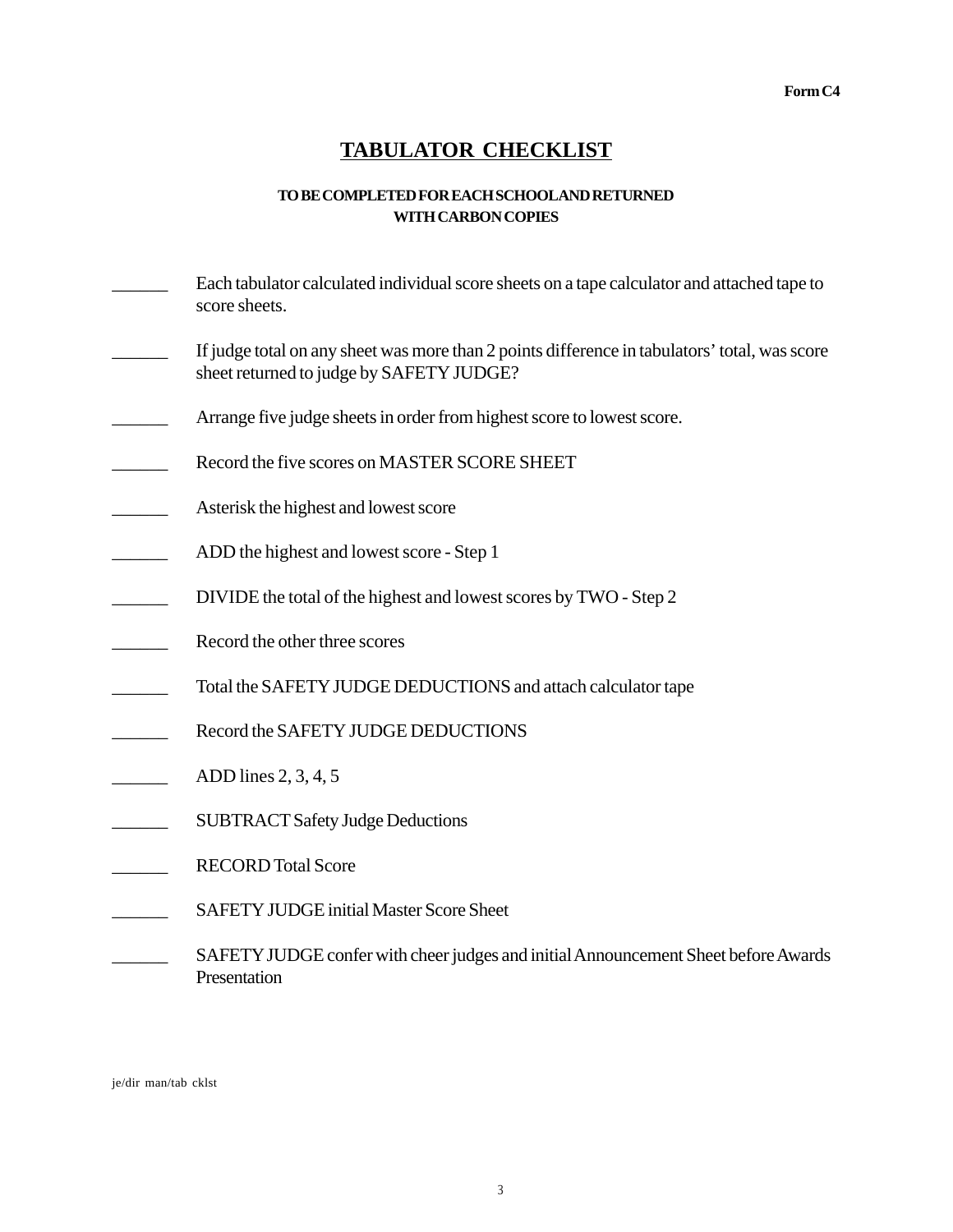## FINANCIAL REPORT

# STATE CHEERING TOURNAMENT

| <b>RECEIPTS:</b>                                                                                                                                                                                                               |  |                           |  |  |  |
|--------------------------------------------------------------------------------------------------------------------------------------------------------------------------------------------------------------------------------|--|---------------------------|--|--|--|
|                                                                                                                                                                                                                                |  |                           |  |  |  |
|                                                                                                                                                                                                                                |  |                           |  |  |  |
|                                                                                                                                                                                                                                |  |                           |  |  |  |
| NUMBER ADMITTED WITH C&I CARD _____________ (Attach Sign-In Form)                                                                                                                                                              |  |                           |  |  |  |
| <b>DISBURSEMENTS:</b>                                                                                                                                                                                                          |  |                           |  |  |  |
| Facility Rental                                                                                                                                                                                                                |  |                           |  |  |  |
| Custodians and the contract of the contract of the contract of the contract of the contract of the contract of                                                                                                                 |  |                           |  |  |  |
| Security experience of the security of the security of the security of the second security of the second second second second second second second second second second second second second second second second second secon |  |                           |  |  |  |
| Ticket Takers/Sellers                                                                                                                                                                                                          |  |                           |  |  |  |
| Timers/Scorers                                                                                                                                                                                                                 |  |                           |  |  |  |
| PA Announcer                                                                                                                                                                                                                   |  |                           |  |  |  |
| Supplies Supplies                                                                                                                                                                                                              |  |                           |  |  |  |
|                                                                                                                                                                                                                                |  |                           |  |  |  |
|                                                                                                                                                                                                                                |  | TOTAL DISBURSEMENTS  \$   |  |  |  |
|                                                                                                                                                                                                                                |  | <b>PROFIT OR LOSS  \$</b> |  |  |  |

Director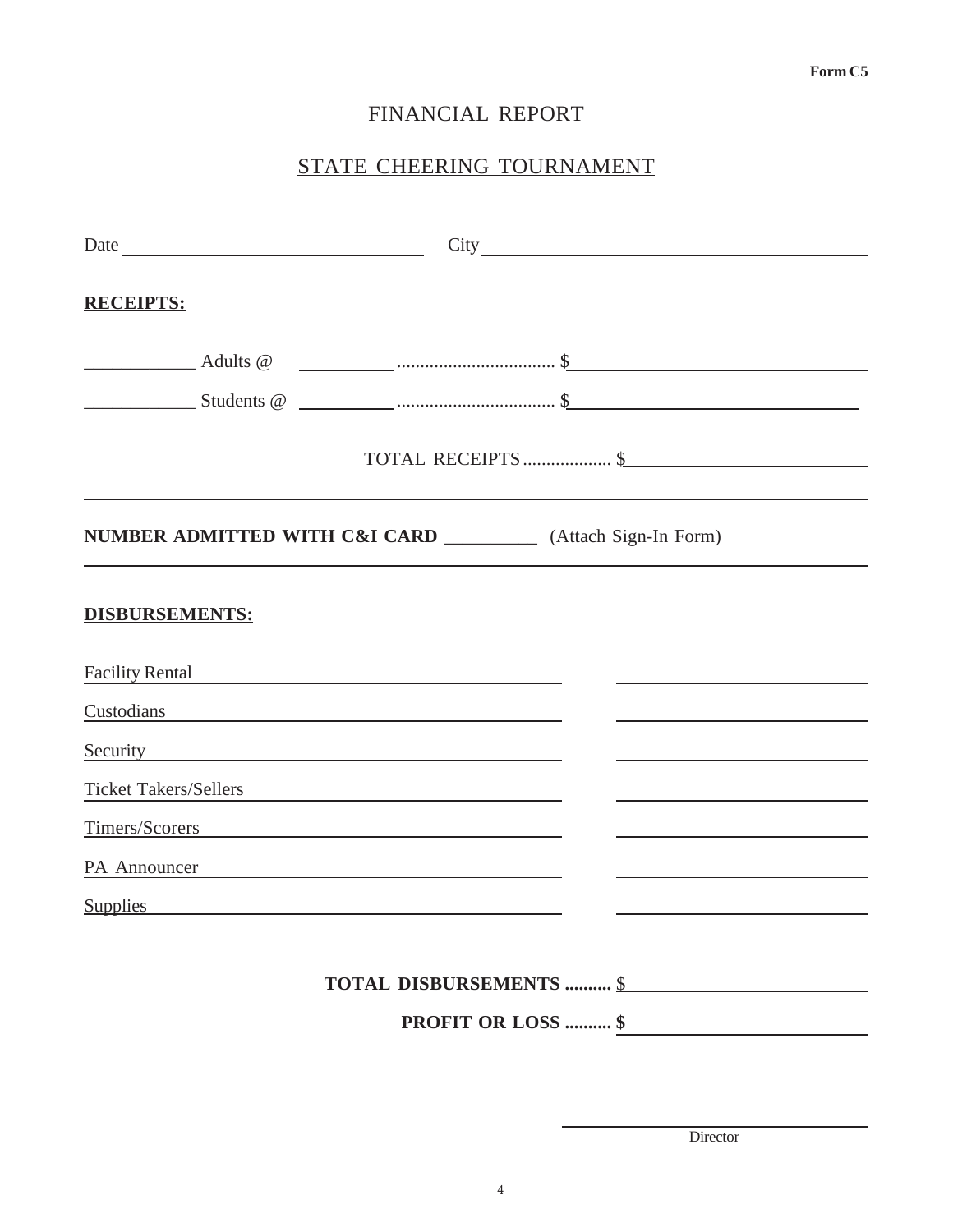# **WVSSAC COURTESY AND IDENTIFICATION CARD REGISTER Photo Id Required**

| <b>NAME</b> | <b>SCHOOL</b> | <b>POSITION</b> | <b>GUEST</b> |
|-------------|---------------|-----------------|--------------|
|             |               |                 |              |
|             |               |                 |              |
|             |               |                 |              |
|             |               |                 |              |
|             |               |                 |              |
|             |               |                 |              |
|             |               |                 |              |
|             |               |                 |              |
|             |               |                 |              |
|             |               |                 |              |
|             |               |                 |              |
|             |               |                 |              |
|             |               |                 |              |
|             |               |                 |              |
|             |               |                 |              |
|             |               |                 |              |
|             |               |                 |              |
|             |               |                 |              |
|             |               |                 |              |
|             |               |                 |              |
|             |               |                 |              |
|             |               |                 |              |

Copy as needed. Must return to the WVSSAC with financial reports.